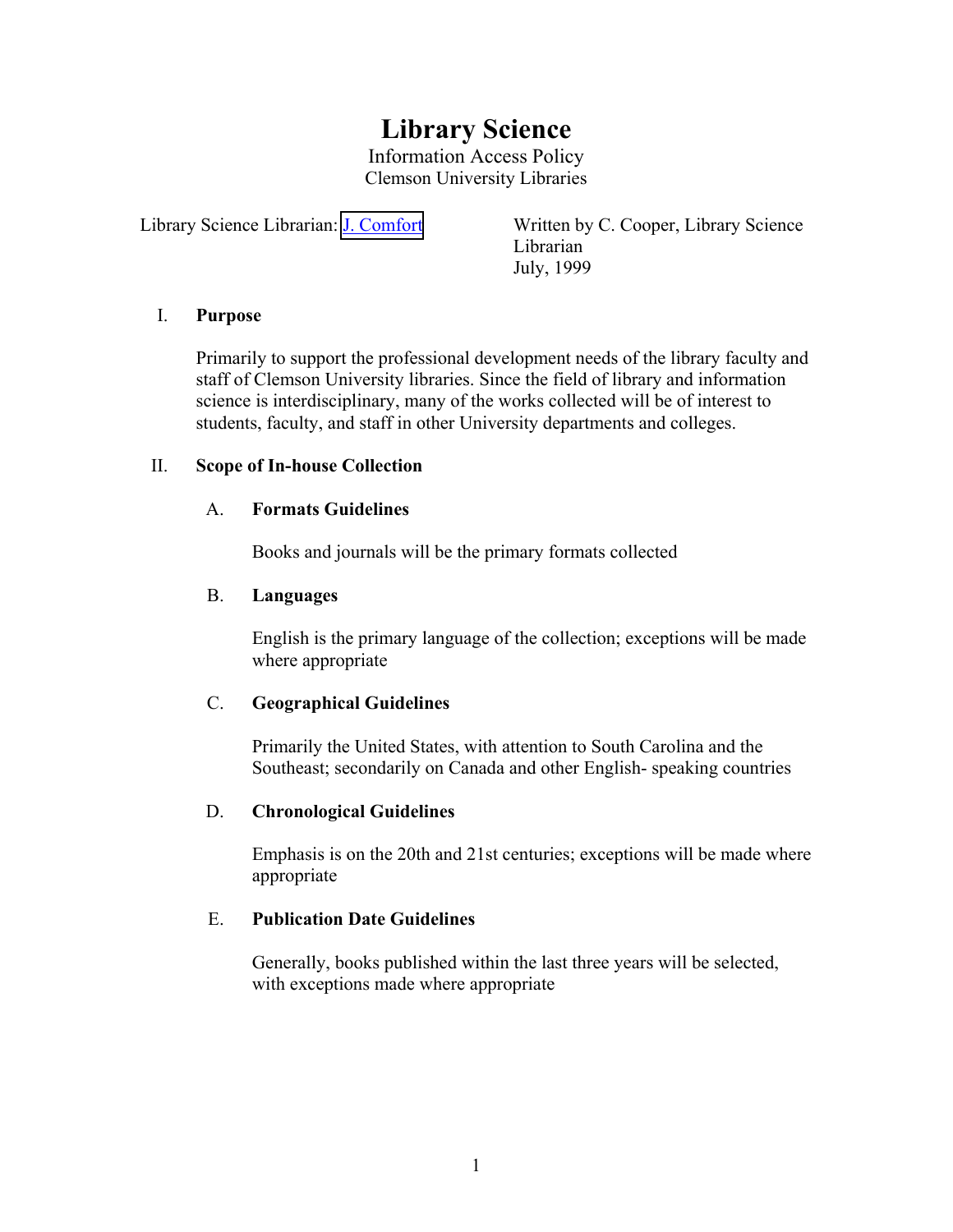## F. **Types of Materials Included**

Periodical Indexes (purchased from serial funds)

*Library Literature Expanded Academic ERIC Lexis-Nexis Academic Universe CARL Uncover Current Contents*

- Online databases available through the Do-It-Yourself searching program from DIALOG (paid for from Online budget) allow students, faculty, and staff to search such databases as *LISA* (*Library & Information Science Abstracts*), *Information Science Abstracts*, *ERIC*, and *Library Literature*
- Almanacs, biographical sources, dictionaries, directories, and yearbooks are purchased for the Reference collection, using Reference funds. No effort is made to collect beyond the scope of that collection
- Bibliographies, handbooks/manuals, and histories will be selected as appropriate

#### G. **Types of Materials Excluded**

No specific class or type of material is excluded across-the- board

#### H. **List of Journals** [current subscriptions only]

*Against the Grain ALCTS Newsletter American Libraries Booklist Cataloging and Classification Quarterly Choice College and Research Libraries College and Research Libraries News Database IATUL News Information Outlook Information Technology and Libraries Journal of Academic Librarianship Journal of Interlibrary Loan, Document Delivery & Information Supply Library Collections, Acquisitions & Technical Services Library Administration and Management*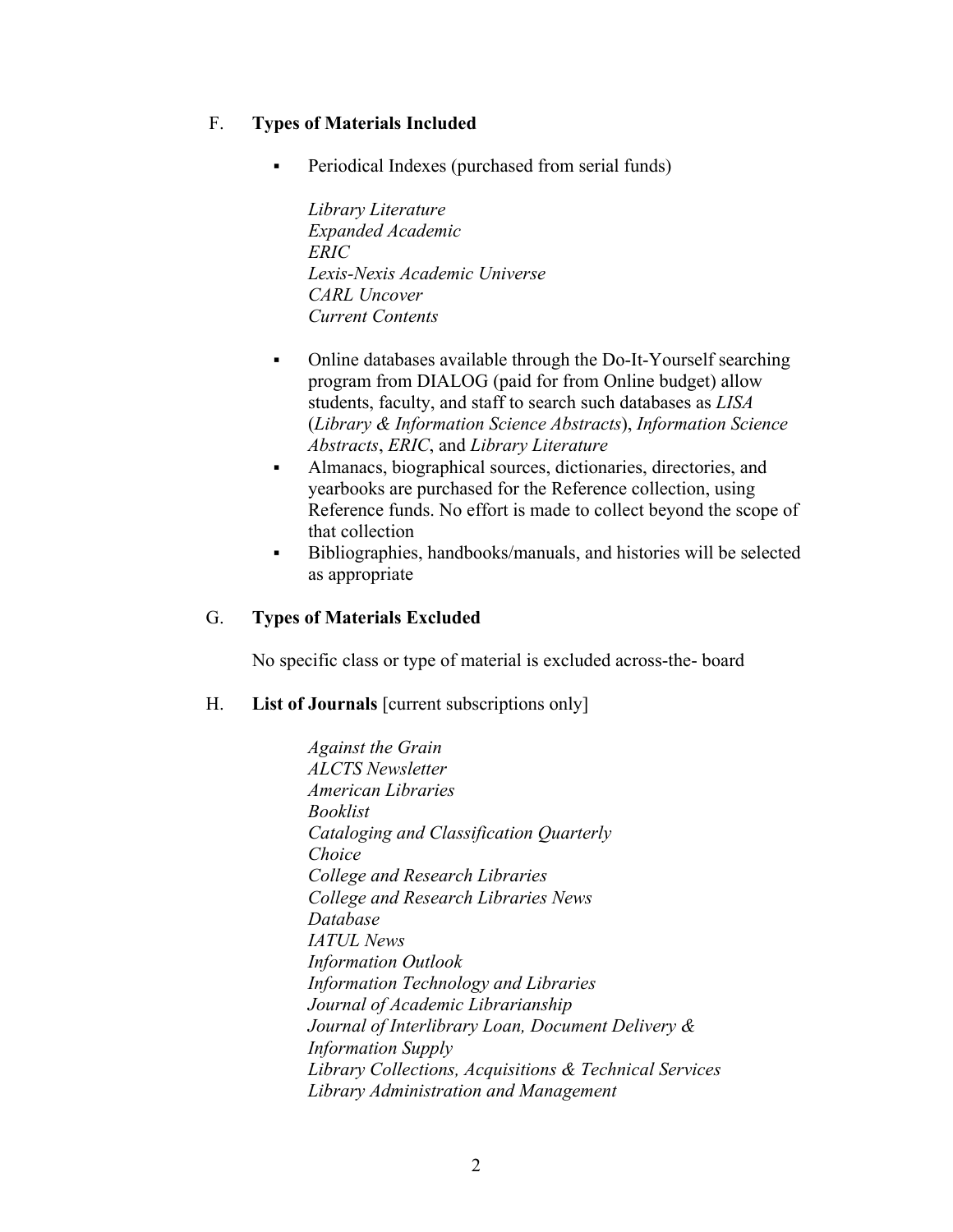*Library Hi Tech News Library Trends Library Resources and Technical Services Library Quarterly Library Journal News & Views of the South Carolina Library Association Newsletter on Intellectual Freedom Online Online & CDROM Review The Papers of the Bibliographical Society of America Reference & User Services Quarterly Reference Librarian Research Strategies RSR: Reference Services Review School Library Journal Science and Technology Libraries Serials Librarian SIGIR Forum* 

III. **LC Call Numbers, Primary Subject Classifications, and Collecting Levels** 

| Call # range | <b>Description</b>                                                                                                                                                                                                                                                                                                                                                 | <b>Level of</b><br><b>Collecting</b> |
|--------------|--------------------------------------------------------------------------------------------------------------------------------------------------------------------------------------------------------------------------------------------------------------------------------------------------------------------------------------------------------------------|--------------------------------------|
| Z 116-659    | Book industries and trade: Bookselling and<br>publishing; Copyright; Freedom of the<br>press. Censorship                                                                                                                                                                                                                                                           | Professional                         |
| Z 662-1000.5 | Libraries: Collections; Library science.<br>Information science; Library education.<br>Research; Library cooperation and<br>coordination; Library information<br>networks;<br>Classes of libraries; Library service<br>agencies; Reproduction of library materials.<br>Storage media of library materials;<br>Reference work. Library service to special<br>groups | Professional                         |
| Z 1001-1121  | General bibliography: Introduction to<br>bibliography. Documentation; Choice of<br>books. Books and reading. Book reviews;                                                                                                                                                                                                                                         | Professional                         |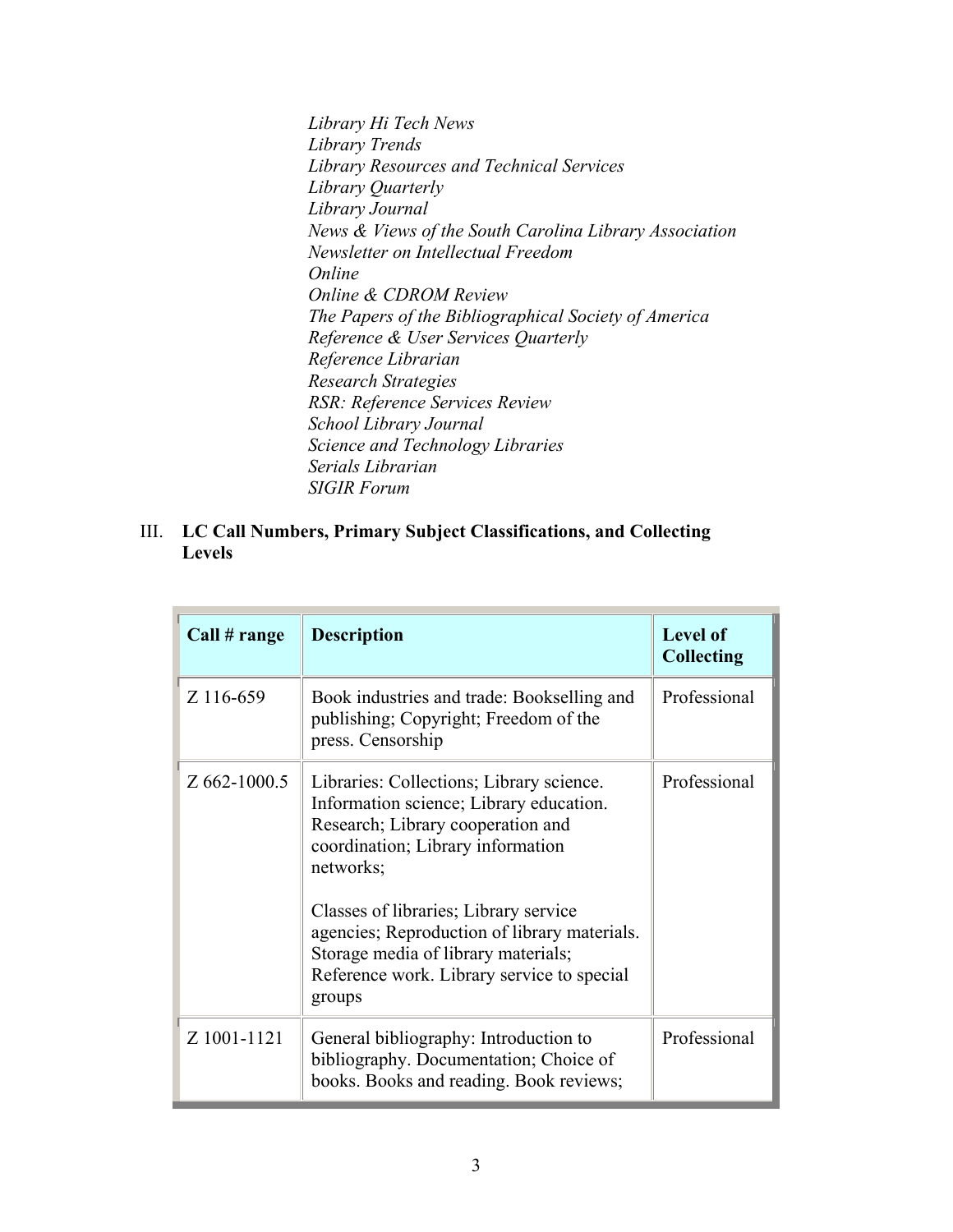| General bibliographies; Special classes of<br>books, including prohibited books, rare<br>books, paperbacks, reprints; Best books         |  |
|------------------------------------------------------------------------------------------------------------------------------------------|--|
| Booksellers' general catalogs of modern<br>books; Books for special classes of persons,<br>institutions, etc.; Databases. Computer files |  |

## IV. **Access to Information Not On-site**

## A. **Interlibrary Loan**

The primary means of access to books and journals not owned or accessible by the Libraries will be Interlibrary Loan. This service is available free to Clemson University students, faculty, and staff

## B. **Commercial Document Suppliers**

A limited number of journal articles are available free of charge to Clemson University students, faculty, or staff through Document Delivery via commercial document suppliers (e.g., Carl UnCover, ISI Document Solutions)

## C. **Web Pages and Other Internet Sites**

- a. Quick Reference Libraries <http://www.lib.clemson.edu/qr/library.htm>
- b. American Library Association <http://www.ala.org>
- c. Academic Library Newsletters in the United States <http://libaxp.hartford.edu/llr/alinusin.htm>
- d. Library Organizations in South Carolina <http://www.sciway.net/lib/liborg.html>

## V. **Selection Tools**

## A. **Review Sources**

- o ARBA
- o Choice
- o College and Research Libraries News
- o Library Journal

## B. **Yankee Book Peddler Approval Slips & YBP's 'GOBI' database**